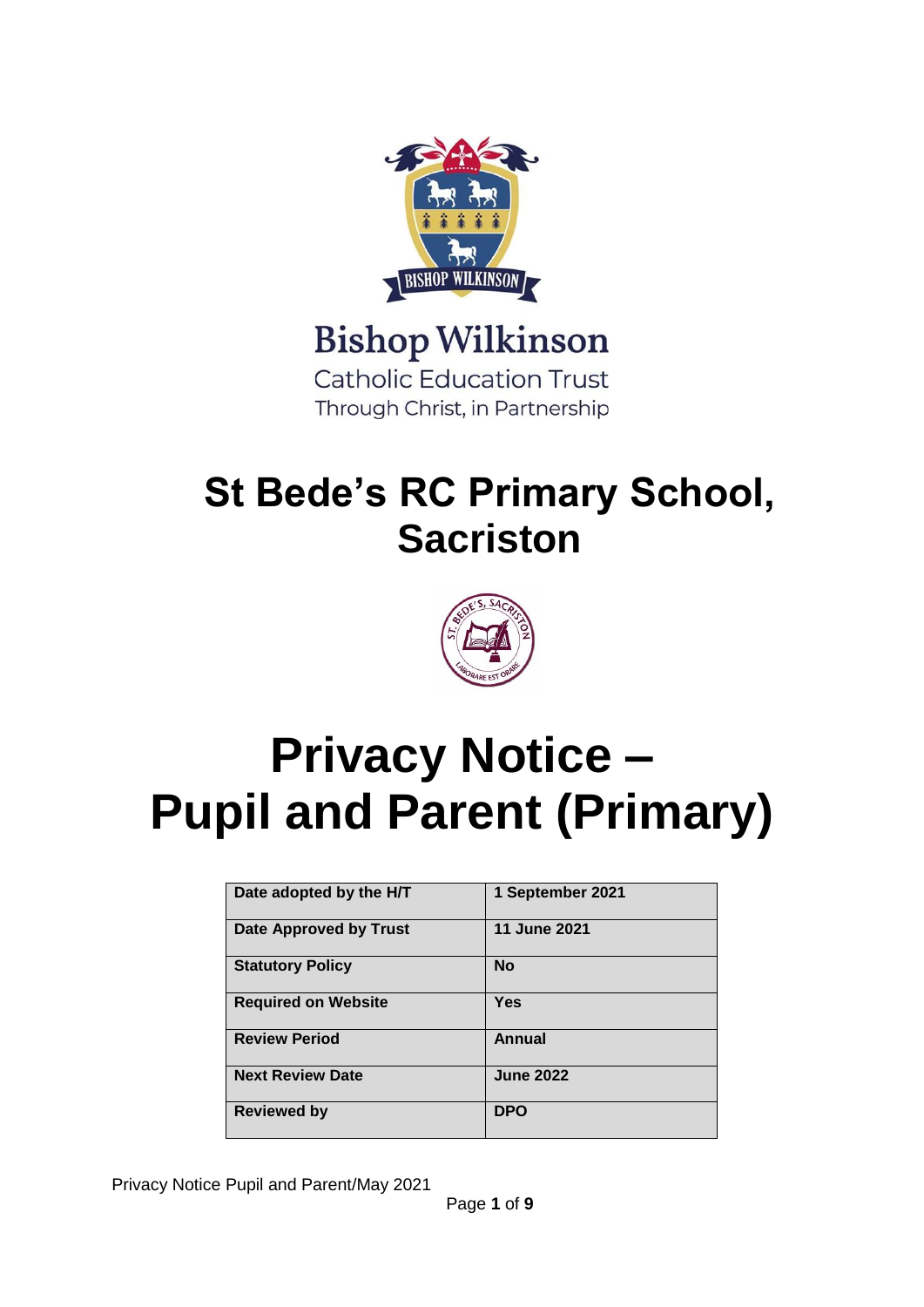#### **1. Revision History**

The below table provides the revision history for this document. Each revision has an associated date, issue number, and description of the changes and/or content. The document revisions appear in descending order, with the most-recent iteration appearing first in the table.

| <b>Date</b> | <b>Version</b> | <b>Description</b>    | <b>Author</b>                       |
|-------------|----------------|-----------------------|-------------------------------------|
| 19/05/2021  | 0.a            | <b>Initial Draft</b>  | <b>Karen Latimer</b><br>Data2Action |
| 11/06/2021  | 0.b            | <b>Final Approved</b> | Jacqui Ridley                       |
|             |                |                       |                                     |
|             |                |                       |                                     |
|             |                |                       |                                     |

#### **2. Document Approval**

| <b>Document Name</b>                        | Privacy Notice – Pupil and Parent |      |  |
|---------------------------------------------|-----------------------------------|------|--|
| <b>Publication Date</b>                     |                                   |      |  |
| <b>Prepared by</b>                          | Karen Latimer, Data2Action        |      |  |
| <b>Approval</b><br>(Name &<br>Organization) |                                   | Sign |  |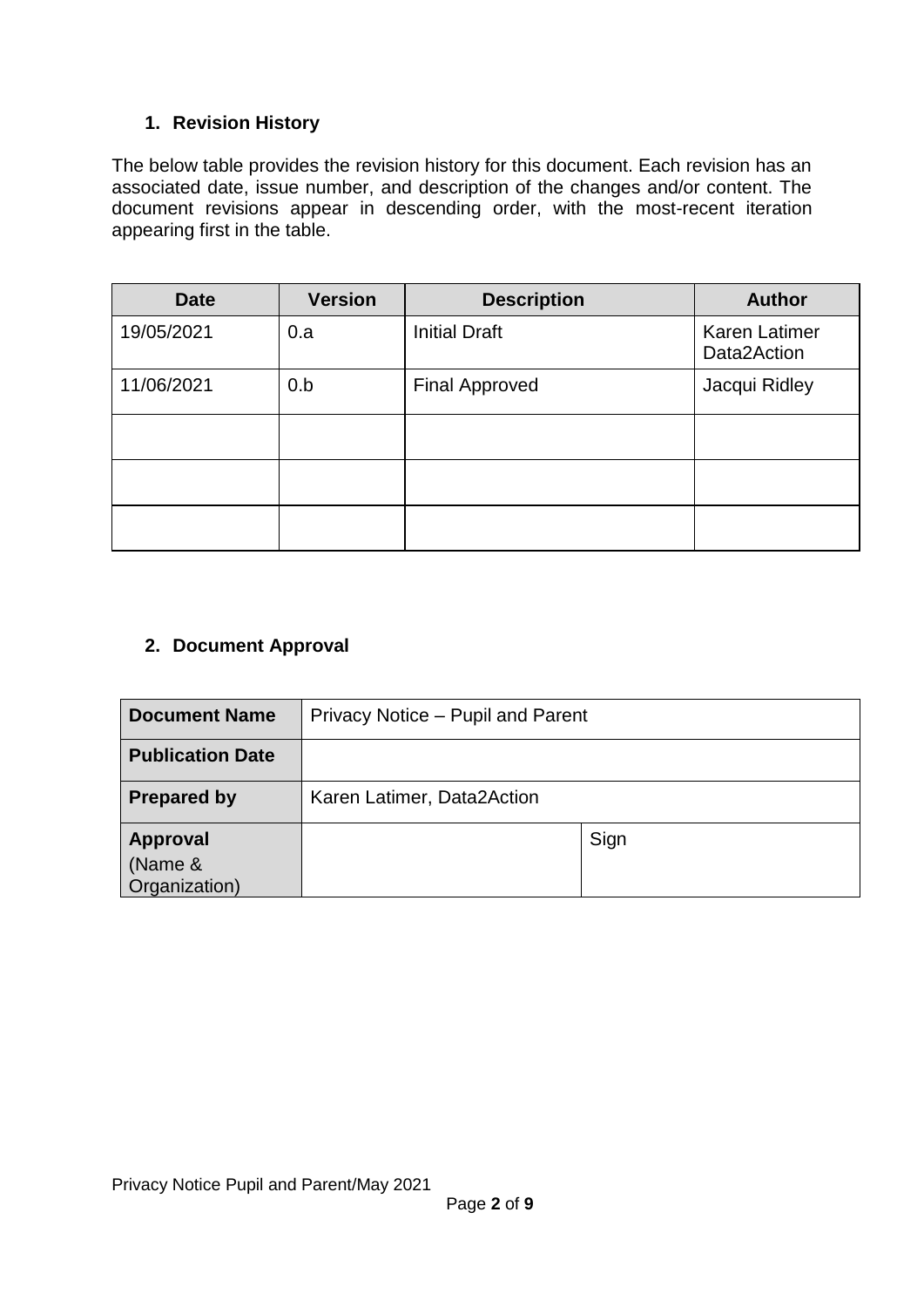#### **3. Pupil and Parent Privacy Notice**

The Bishop Wilkinson Catholic Education Trust (the Trust and associated schools) is committed to keeping your personal information safe and secure.

This notice is intended to provide information about how the Trust (and associated schools) will use or "process" personal data about individuals including current, past, and prospective pupils ("pupils") and their parents, carers or guardians (referred to in this notice as "parents").

We take the security of your data very seriously. We have internal policies and controls in place to ensure that your data is not lost, accidentally destroyed, misused, or disclosed and is not accessed except by its employees and service providers in the performance of their duties.

If you find this privacy notice difficult to understand, you can ask your parents or another adult such as your teacher to help you understand it.

#### **4. Responsibility for Data Protection**

The Trust is the data controller for personal information held by the schools within the Trust and is registered with the Information Commissioner's Office (ICO), registration number ZA307087.

The Data Protection Officer, Sarah Burns, is responsible for ensuring the Trust complies with the Data Protection Law. Sarah can be contacted on [gdpr@bwcet.com.](mailto:gdpr@bwcet.com)

The Headteacher in each school is responsible for ensuring their school complies with the Trust's policies and procedures in relation to Data Protection.

We take the security of your data seriously. We have internal policies and controls in place to ensure that your data is not lost, accidentally destroyed, misused, or disclosed.

#### **5. The personal data we hold**

We hold personal information about our pupils to make sure we can help them learn and look after them at school. For the same reasons, we get information about our pupils from some other places too, like other schools, the local council, medical and education professionals, and the government. This information that we collect and process includes:

- Personal information and contacts (such as name, date of birth, gender, nationality, unique pupil number, email address, telephone number and address)
- Photographs and video images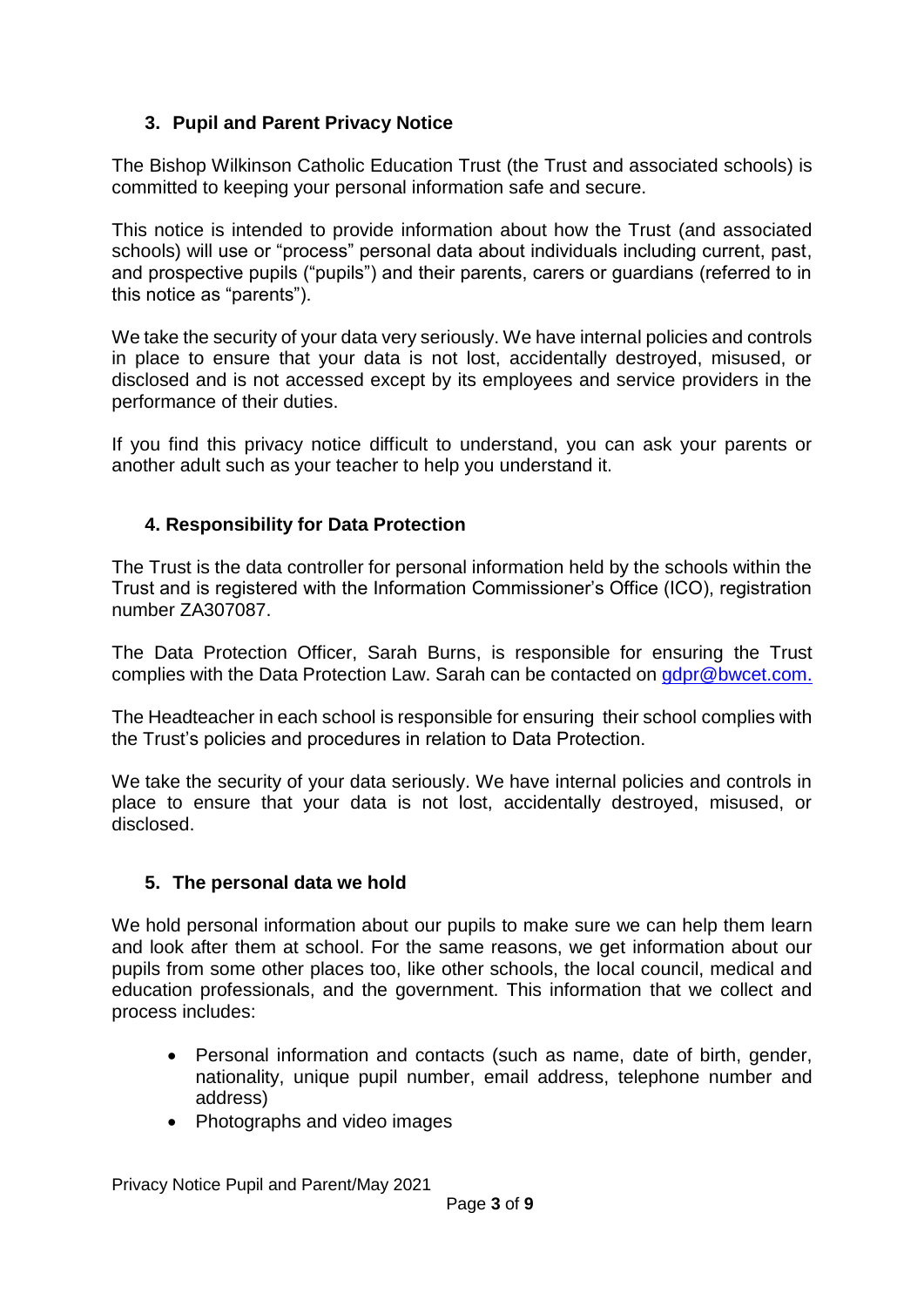- Characteristics (such as language, ethnic origin, religious belief and free school meal eligibility)
- Attendance information (such as sessions attended, number of absences, absence reasons and any previous schools attended)
- Medical information (such as doctor's information, child health, allergies, medication and dietary requirements, information forming part of an Education Health and Care Plan)
- Special Educational Needs information (including the needs, information from other professional services, information contained in an Education Health and Care Plan)
- Safeguarding information (such as court orders and professional involvement)
- Behavioural information (such as exclusions and any relevant alternative provision put in place)
- Assessment and attainment information (such as key stage 1 and phonics results, key stage 2 and 4 results, post 16 courses enrolled for and any relevant results)
- School trip information (such as consents and current medical issues, or voluntary contributions made)
- Provision of educational software in support of teaching and learning
- Information to enable pupils/students to be provided with a school meal or Biometric information (fingerprinting) to enable the pupil to pay and be provided with a school meal
- Information required to meet our statutory requirements for statutory returns and audit
- CCTV captured images, to keep our premises safe and secure

This list is not exhaustive.

**6. Why we use this information**

We use this data to help run the school, including to:

- provide pupils with an education including career services and extracurricular activities
- look after our pupils wellbeing and to safeguard our pupils' welfare providing appropriate pastoral (and where necessary, medical) care
- monitor pupils' progress and educational needs
- enable pupils to take part in national or other assessments, and to publish the results of public examinations or other achievements of pupils at the school.
- maintain relationships with the school community
- help us with management planning and forecasting, research and statistical analysis and to enable us to monitor the school and Trust's performance
- monitor use of the school's IT systems in accordance with the school's Acceptable Use of IT Systems Policy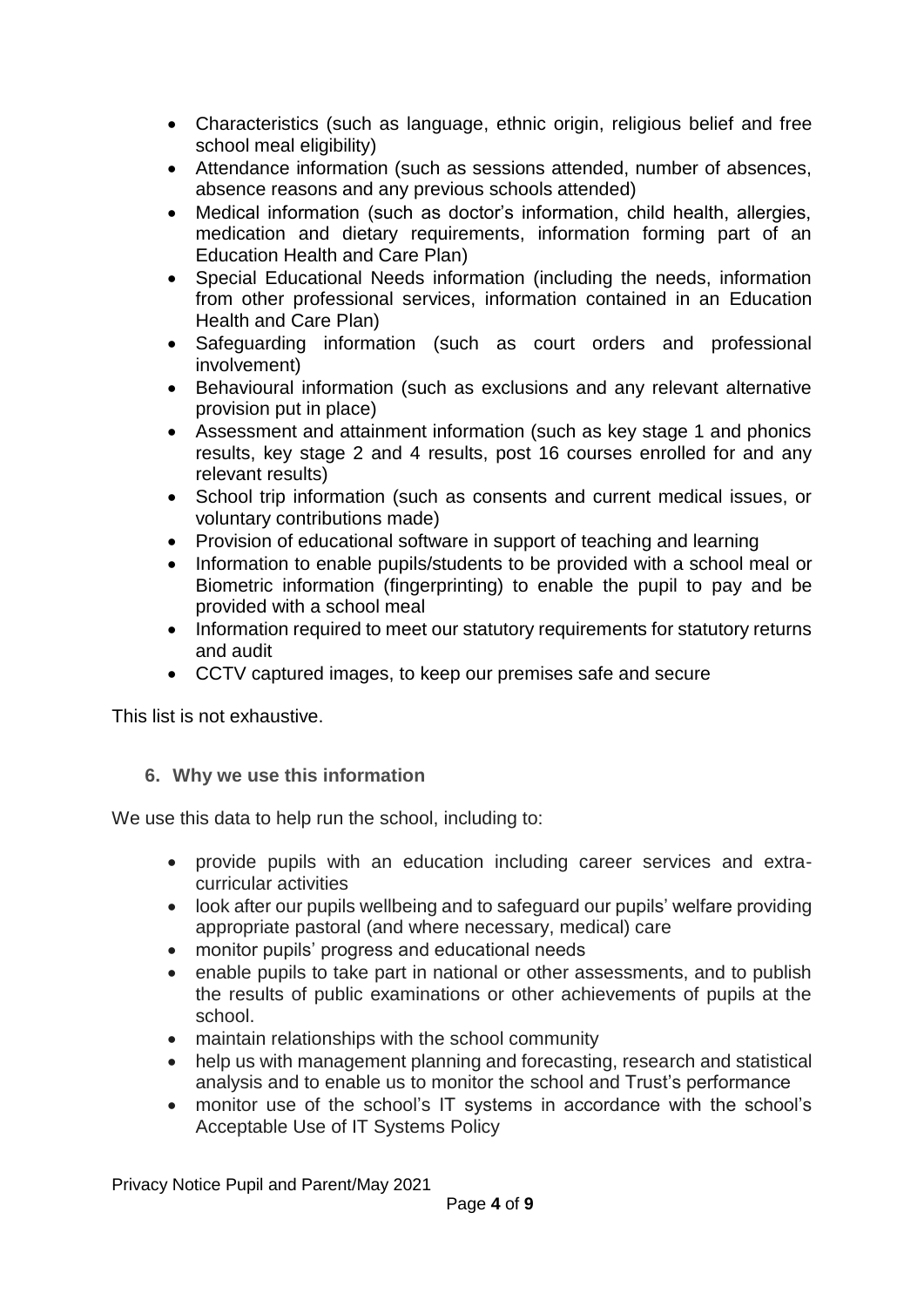- receive information about current and prospective pupils from any educational institution that they attended
- confirm the identity of prospective pupils and their parents
- use photographic or video images of pupils in learning journeys or in school displays for legitimate educational purposes. Photographs for promotional use or for use in school newsletters or school or other websites or media will only be used with pupils'/ parents' permission
- create invoices and process payments for services such as school meals, school trips etc
- for security purposes, and for regulatory and legal purposes (for example child protection and health and safety) and to comply with our legal obligations
- receive reports from any organisation that may be working with you/ your child
- where otherwise reasonably necessary for the school's purposes, including to obtain appropriate professional advice and insurance for the school/Trust
- to keep you updated about the running of the school (such as emergency closures), events or activities including by sending updates and newsletters by email and post
- administer admissions waiting lists

#### **7. Use of personal data for marketing purposes**

Where parents have given us consent to do so, we may send information by email or text promoting school events, campaigns, charitable causes or services that may be of interest. This may include relevant and appropriate information about fundraising events held by the school or other local charities, or information about local commercial or not for profit services such as holiday clubs, child-friendly activities or other children's services.

Parents can withdraw consent or 'opt out' of receiving these emails and/or texts by contacting the school office.

#### **8. The legal basis on which we process this information**

We will only collect and use pupil and parent information when the law allows us to, most often, we will use your information where:

- We need to comply with the law (in meeting the statutory duties placed upon us)
- We need to use it to carry out a task in the public interest (to provide our pupils with an education)
- Pupils, or their parents/carers have given us permission (consent) to use it in a certain way
- We need to protect your or someone else's vital interests (protect your life)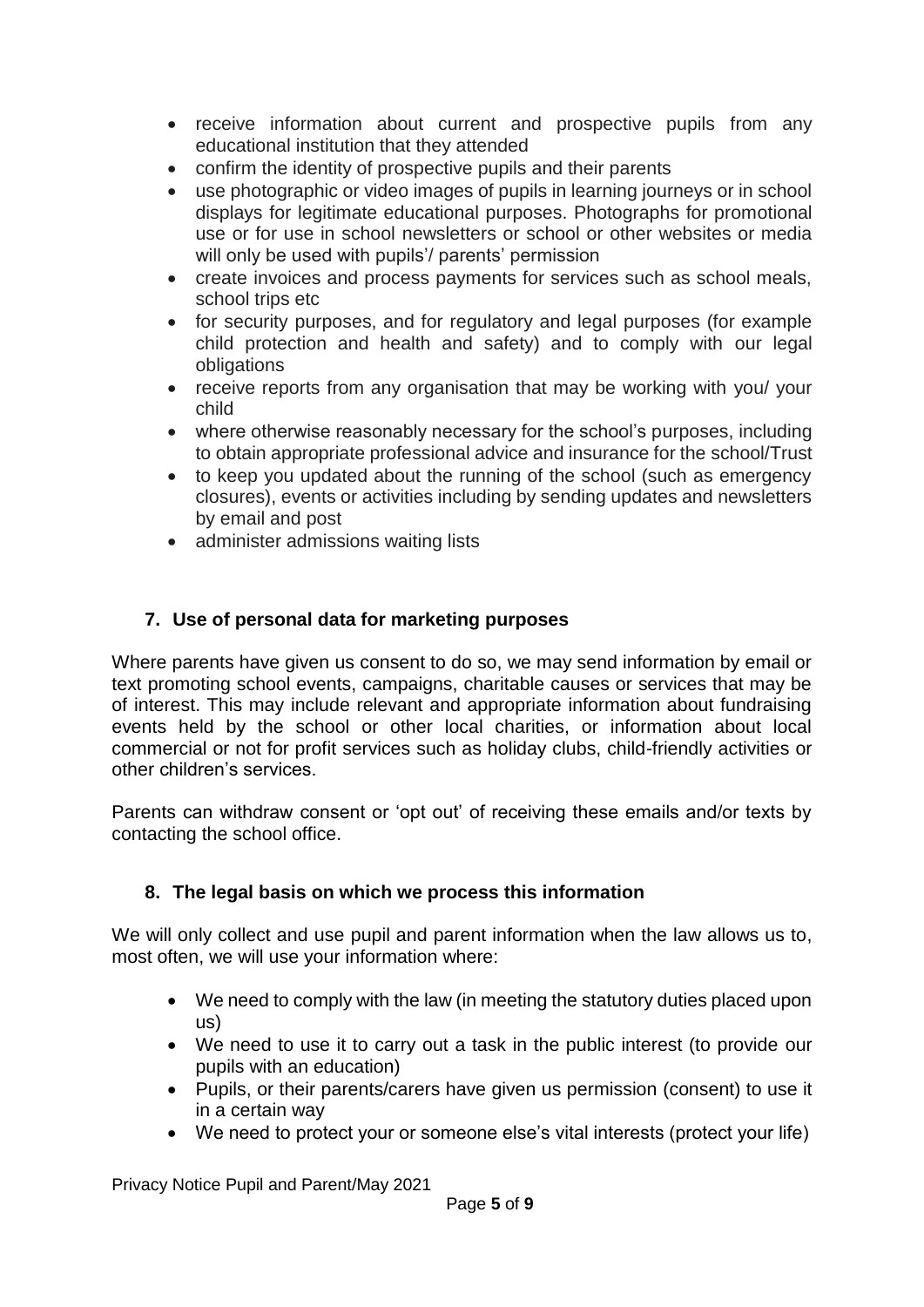Where we have received permission (consent) to use your data, you (pupils and/ or parents/carers) may withdraw this at any time. We will make this clear when we ask for permission and explain how to go about withdrawing consent.

#### **9. Collecting this information**

Pupil data is essential for the schools' operational use.

While in most cases pupil, or their parents, must provide the personal information we need to collect, there are some occasions when you can choose whether to provide the data.

We will always tell you if it is optional or if you must provide the data and we will explain what might happen if you do not.

In addition, when a child joins us from another school, we receive a secure file containing relevant information called a Common Transfer File (CTF).

We ask parents to keep pupil information up to date. You will receive invites to register from your school and reminders to update your information regularly throughout the school year.

#### **10.Storing information**

We keep personal information about pupils and parents while they are attending our school. We may also keep it beyond their attendance at our school if this is necessary to comply with our legal or policy obligations.

For information on how we keep your data safe please read our Data Protection Policy on the school website. You can also ask for a copy of the Data Retention Policy and Schedule from school which details the duration personal data is retained for.

#### **11.Sharing pupil information**

We share data for the reasons listed above ("Why we collect and use this information"). We will never sell your data.

We do not share personal information about you with anyone outside the school without permission from our pupils or their parents/carers unless the law and our policies allow us to do so.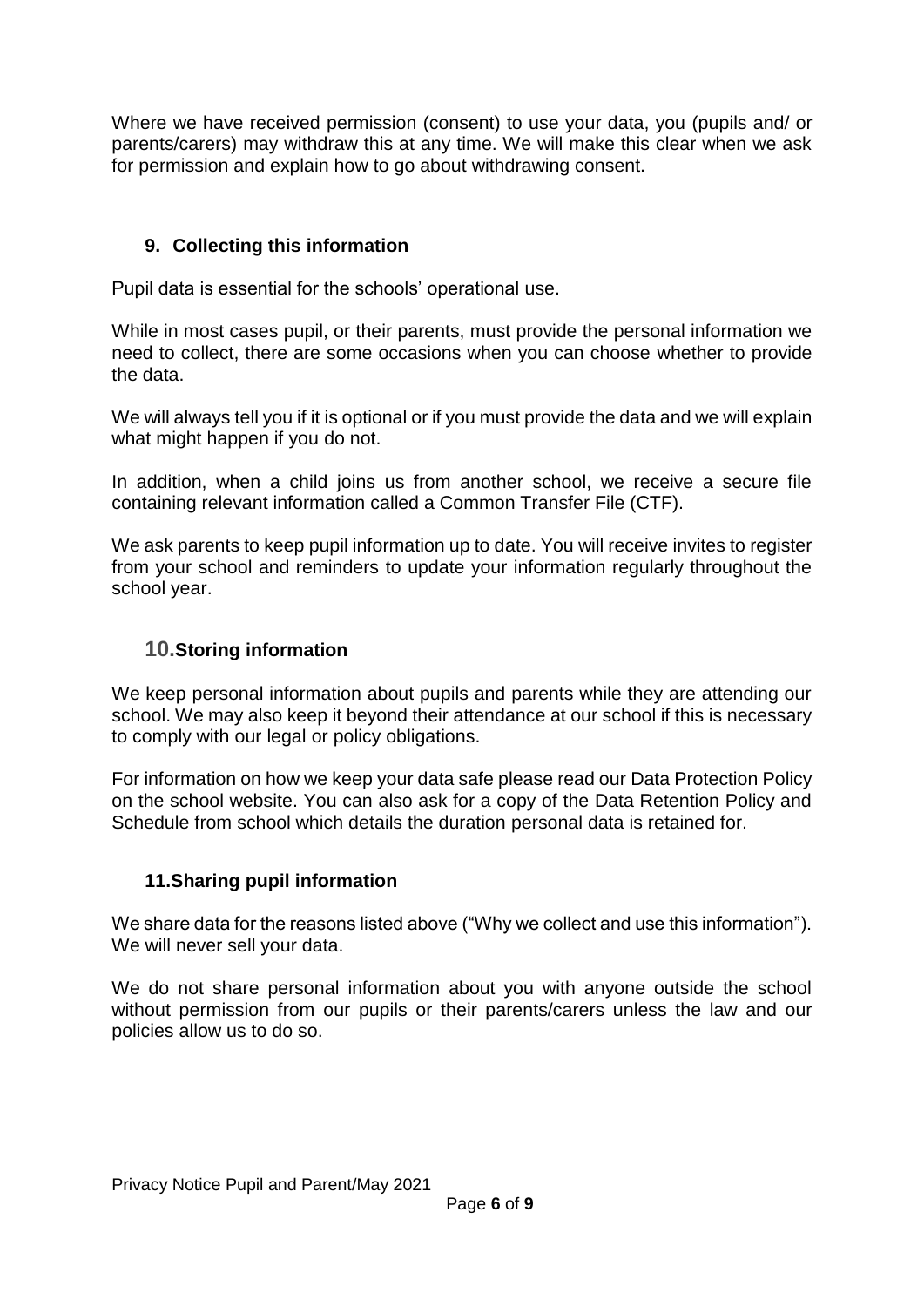Where it is legally required, or necessary for another reason allowed under data protection law we may share personal information about our pupils and parents with:

- Our local authority to meet our legal obligations to share certain information with it, such as safeguarding concerns and exclusions
- The Department for Education
- A pupil's family and representatives
- Schools within the Bishop Wilkinson Catholic Education Trust
- Educators and examining bodies
- Youth support / Careers guidance services (pupils aged 13+)
- Our regulator (Ofsted)
- Financial organisations
- Our auditors
- Survey and research organisations
- Health authorities such as the School Nurse and other medical professionals
- Health and social welfare organisations
- Security organisations
- Professional advisers and consultants
- Charities and voluntary organisations in support of pupils' needs
- Police forces, courts, tribunals
- Professional bodies
- Schools that the pupils attend after leaving us
- Our ICT support supplier
- School meal providers where relevant allergy information is vital (usually primary settings only)
- Suppliers and service providers and educational software providers in support of teaching and learning to enable them to provide the service we have contracted them for such as:
	- $\circ$  SIMS Our school information management system
	- o CPOMS safeguarding and behaviour management system
	- o Bromcom Our school information management system
	- o SMID Data Management and Insight system
	- o Weduc School Communication Strategy
	- $\circ$  A Star Attendance Attendance monitoring solution
	- o Group call/School Comms/ Parent Pay our parent communication and payment systems
	- o Educational and Assessment Software in support of teaching and pupil assessment
	- $\circ$  Egress to provide encrypted secure file transfer within Microsoft **Outlook**
	- o Office 365 including Microsoft Outlook, Microsoft OneDrive, Microsoft Teams
	- o Google Workspace including Google Drive, Google Classroom, Google Meets
	- o H&S Accident Reporting
	- o Parents Evening Booking Systems Microsoft Teams Attendance, Soft **Cloud**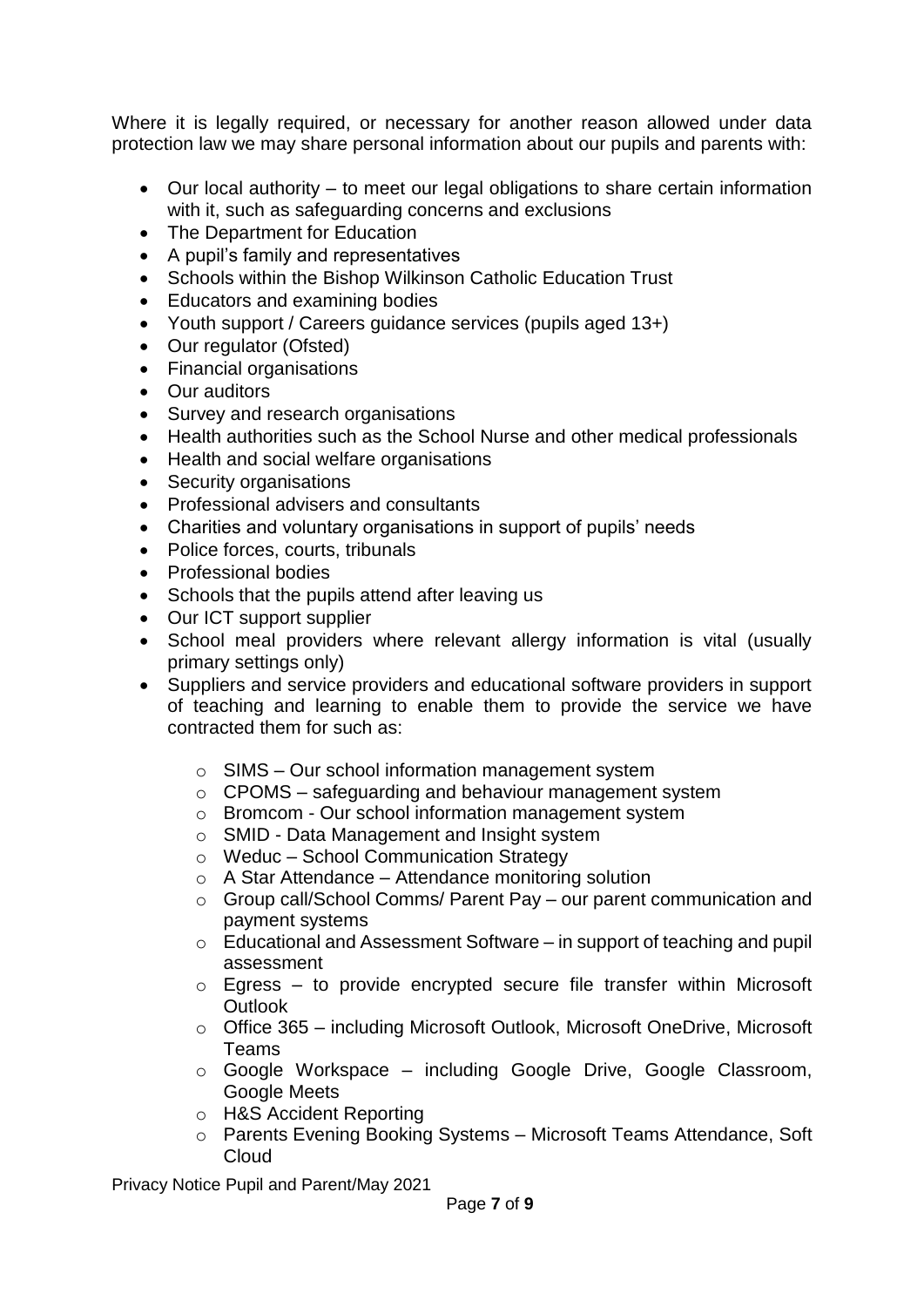This list is not exhaustive.

We may also share your information with:

- other partners, where we have your consent for example, music teachers
- other third-party partners, where we have your consent, providing services such as after school clubs

#### **12. National Pupil Database**

We are required to provide information about our pupils to the Department for Education (a government department) as part of data collections such as the school census. Some of this information is then stored in the [National Pupil Database,](https://www.gov.uk/guidance/how-to-access-department-for-education-dfe-data-extracts) which is managed by the Department for Education and provides evidence on how schools are performing. This, in turn, supports research.

The database is held electronically so it can easily be turned into statistics. The information it holds is collected securely from schools, local authorities, exam boards and others. The Department for Education may share information from the database with other organisations which promote children's education or wellbeing in England. These organisations must agree to strict terms and conditions about how they will use your data.

You can find more information about this on the Department for Education's webpage on [how it collects and shares research data.](https://www.gov.uk/guidance/data-protection-how-we-collect-and-share-research-data)

You can also contact the [Department for Education](https://www.gov.uk/contact-dfe) if you have any questions about the database.

#### **13.Transferring data internationally**

When we share information or store it in our school systems, your data may be transferred outside of the UK. Where this is the case we will ensure organisational and technical measures are in place, including any necessary contracts, agreements or clauses necessary to protect your data and in compliance with UK Data Protection legislation.

#### **14. Your rights over your information**

You have several rights over how your personal data is used and kept safe, including the right to:

- Ask to access your personal data, known as a Subject Access Request
- Say that you do not want it to be used if this would cause, or is causing, harm or distress
- Say that you do not want it used to make automated decisions about you (decisions made by a computer or machine, rather than by a person)